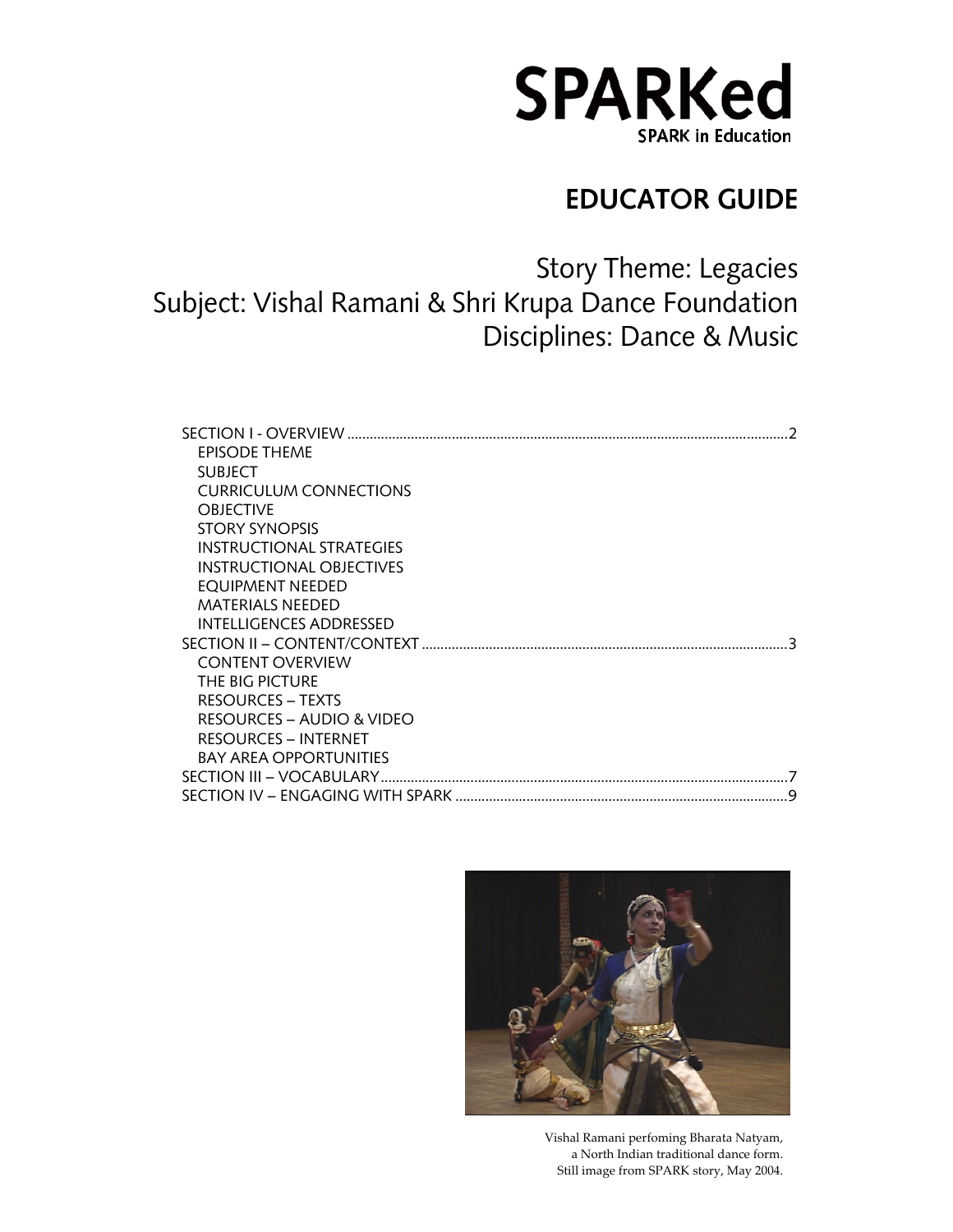

## **SECTION I - OVERVIEW**

**GRADE RANGES** expression K-12 & Post-secondary

**CURRICULUM CONNECTIONS**

Dance, Music & Social Studies

To introduce educators to the art of Bharata Natyam Indian dance through the work of Vishal Ramani and the Shri Krupa Dance Foundation, and to recognize and appreciate the growing presence of Indian culture in the Bay Area.



## **STORY SYNOPSIS Program**

Dancer, teacher and choreographer Vishal Ramani discusses her 30 years in the Bay Area developing the Shri Krupa Dance Foundation, a non-profit center that offers daily

classes on the complex tradition of Bharata Natyam. We follow Ramani as she teaches her classes, grooms her students to be confident and disciplined human beings, and brings together the larger Indian community through her activities at the center and a weekly television show.

## **INSTRUCTIONAL STRATEGIES**

Individual and group research Bodily-Kinesthetic - the ability to use one's mind to<br>Individual and group suggises Individual and group exercises Written research materials

## <span id="page-1-0"></span>**EPISODE THEME INSTRUCTIONAL OBJECTIVES**

- Legacies To introduce the Indian dance tradition of Bharata Natyam
- **SUBJECT** To illustrate the presence and role of traditional arts Shri Krupa Dance Company **Shri Krupa Dance Company Krupa Dance Company Krupa Dance Company Krupa Dance Company Krupa Dance Company Krupa Dance Company Krupa Dance Company Krupa Dance Company Krupa Dance Com** 
	- To explore traditional dance as a medium for self-
	- To provide a positive example of a traditional artist making a career for herself in the face of life changes

## **OBJECTIVE EQUIPMENT NEEDED**

SPARK story "Shri Krupa" about Bharata Natyam dancer and teacher Vishal Ramani on DVD or VHS and appropriate player

Computer with Internet access, navigation software, speakers and a sounds card, printer

Cassette player, CD player, or computer audio

## **MATERIALS NEEDED**

Access to libraries with up-to-date collections of periodicals, books, and research papers Different examples of traditional Bharata Natyam

dance (see *Resource* section) Access to the Internet

## **INTELLIGENCES ADDRESSED**

Intrapersonal - awareness of one's own feelings, emotions, goals, motivations

- Visual-Spatial the ability to manipulate and create mental images to solve problems
- control one's bodily movements
- Logical-Mathematical the ability to detect patterns, Group discussions and the computation of the computation of the computation of the computation of the computation of the computation of the computation of the computation of the computation of the computation of the comput

See more information on <u>Multiple Intelligences</u> at [www.kqed.org/spark/education](http://www.kqed.org/spark/education).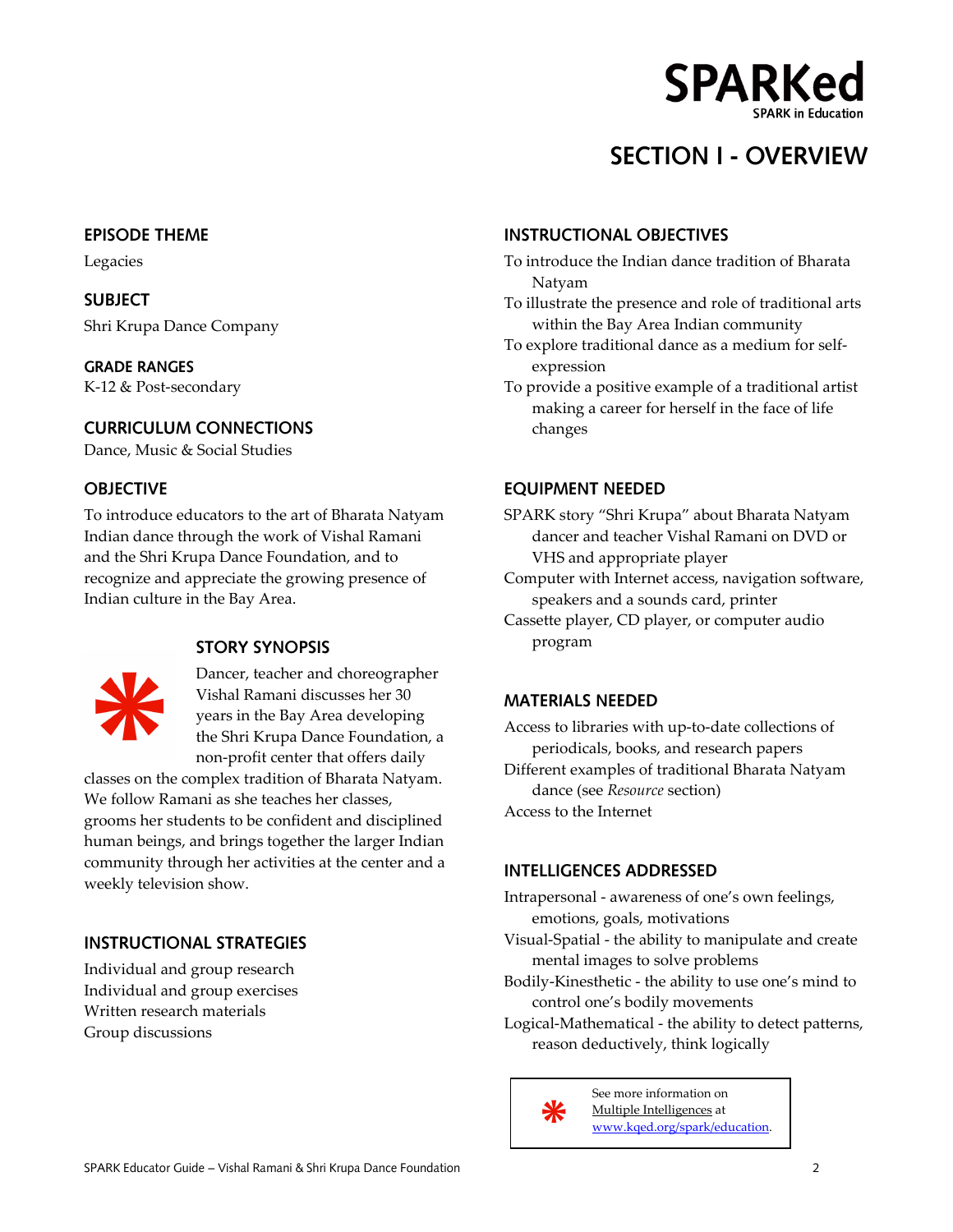# **SPARKed**

## **SECTION II – CONTENT/CONTEXT**

## <span id="page-2-0"></span>**CONTENT OVERVIEW**

In the SPARK story "Shri Krupa," dancer and teacher Vishal Ramani details how she came to the United States from India 30 years ago and has since fostered a creative environment in which Indian traditions have taken root in the Silicon Valley. Ramani is the founder of Shri Krupa, a dance foundation, company, and educational center where students go to learn the traditional art form of Bharata Natyam 7 days a week, year-round. The center is the first of its kind in the Bay Area.

Born in India, Vishal Ramani was a child prodigy. At 7 years of age, she made her dance debut, or *"arangetram*," in Bombay, performing the dance art of Bharata Natyam. However, her dream of becoming a professional dancer in India ended when she came to the United States with her husbandin 1974, at that time finding only a small Indian community in the Bay Area. Ramani soon found a new passion – being a teacher. Today, after teaching for more than 30 years Ramani runs a successful performance dance studio and foundation that is an important cultural center for one of the largest (and fastest growing) Indian communities in the country.



Vishal Ramani works with students in the South Bay on various movements of Bharata Natyam, one of India's the oldest classical dance forms. Still image from SPARK story, May 2004.

Dating back centuries, Bharata Natyam is the oldest dance form in India. The dance is a storytelling art form based on Hindu mythology and executed through a complex series of body gestures, facial expressions, music and rhythmic movement. Students learn how to contact the earth with their bare feet and use 28 single-handed gestures, 24 double-handed gestures, and many more body and facial expressions to portray virtually any dramatic event and emotion.

Of Ramani's guiding principles as a teacher, the two most important are to instill dedication and devotion in her students. These two elements, she says are the most significant in order to master any great art form. However, she emphasizes that Indian dance teaches about much more than just dance. Movement, confidence, charisma and poise as well as an entire value system are embedded within the process of learning Bharata Natyam, and students carry these skills with them for a lifetime, regardless of what career they pursue.

Ramani's success as a teacher is seen through her students, one of which at 8 years of age has traveled back to India to perform and received much acclaim for her skill, especially as a student learning the tradition outside of India.

In addition to her skill as a teacher, Ramani has been co-hosting a weekly local television show that presents a wide range of subjects of local interest to the local Indian community, including the forms of music and dance being practiced locally by students and other community members. The shw is one more indication of how much the community has grown and how cultural vibrant it is. And, as the community grows, Ramani's students are being called upon to perform for weekly events and religious holidays and at the Hindu temples.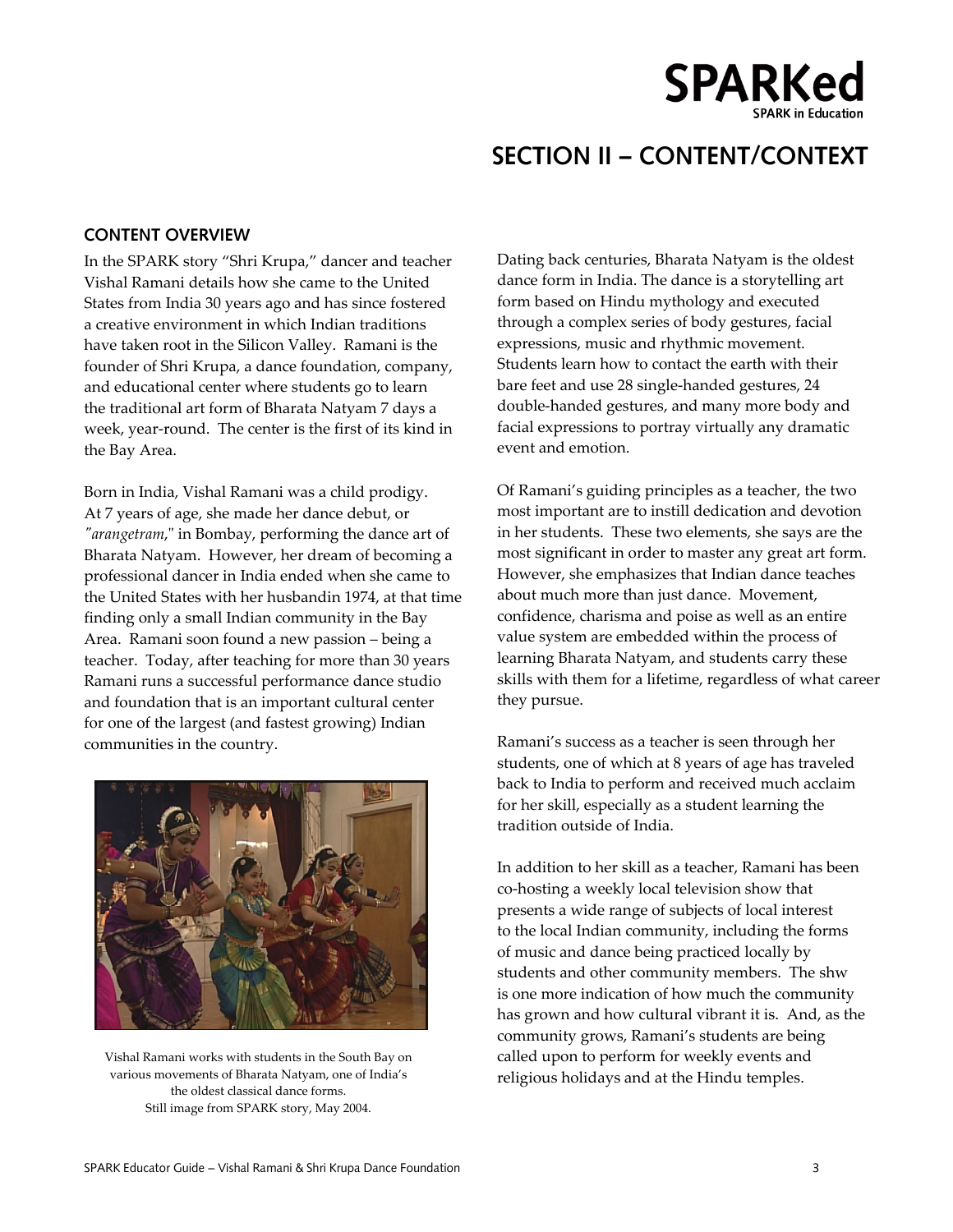Ramani often feels like a cultural ambassador, sharing her knowledge and experience and preserving the traditions of her culture by passing them on to thousands of young students. Her work has inspired them to succeed not just as dancers but as doctors and engineers, and has helped to bring together many people from all over India in the rapidly growing community.

## **THE BIG PICTURE**

A BRIEF HISTORY OF BHARATA NATYAM Bharata Natyam is the oldest of the South Indian classical dances, dating back as far as 2000 years. It is a solo dance, and like most classical Indian dance, devotional in nature, originally performed in the Hindu temples of the Tamil Nadu in Southern India.

Bharata Natyam is a highly stylized dance that tells different stories and themes of love and devotion from Hindu mythology, such as the Ramayana and the Mahabharata, and is expressed through three different elements: *nritta*, or dance of pure aesthetic value, utilizes a vocabulary of codified steps to create complex rhythmic patterns; *nritya*, or expressive dance, utilizes the language of gesture, called *abhinaya*, through which moods and emotions are expressed; and *natya*, or narrative dance that expresses a dramatic element. The name can be broken down like this: BHAva (meaning expression) + RAga (melody or music) + TAla(rhythm) + NATYAM(dance) = Bharata Natyam

Traditionally, a Bharata Natyam performance follows a particular sequence of seven items: *alarippu, jatisvaram, sabda, varnam, padam, tillana* and a concluding *sloka*.

Alarippu – An invocation to the god Ganesh, who removes obstacles, that helps prepare the dancer and the audience for the perforamance.

Jatisvaram – Emphasizes rhythm, consisting of *nritta*.

Sabda – Begins with *nritta*, but *nritya* is introduced as the dancer responds to the content of the song.

Varnam – The most complicated part of the performance, *varnam* alternates between *nritta* and *nritya*, featuring rhythm, melody, mood and movement.

Padam – A slightly slower dance, interpretative of the poetry being spoken, allowing for *abhinaya* to be expressed.

Tillana – A dance of joy, featuring sculpture-like poses and movements.

Sloka – A recitation of a short Sanskrit verse, featuring *abhinaya* to demonstrate the meaning of the words.



Vishal Ramani coaches a student in correct form during class. Still image from SPARK story, April/May 2004.

Like most other classical art forms in India, Bharata Natyam has its origins in the manuscript called the Natya Shastra written by Bharata Muni between 200 B.C. and 200 A.D., before the Ramayana was written. This treatise was the first document that described in detail the art of stagecraft including music and dance. It served as a means for codifying scales, ornaments, instruments, techniques and styles, as well as their relationship to expression and devotion to the Hindu gods. Thus, dance became a medium for common man to connect with the spiritual world.

Initially, Bharata Natyam was performed only in temples, representing a visual embodiment of devotional music. Later it moved into the courts of kings but only in the 1800's did it experience a major change in its presentation, to date its most modern form. The innovations are attributed to four brothers, known today as the Tanjore Quartet, who organized the basic dance movements of *nritta* into a series of lessons, creating a choreographed sequence of movements that corresponded with the rhythmic contour and shape of the music. They also created new musical compositions that are still performed today.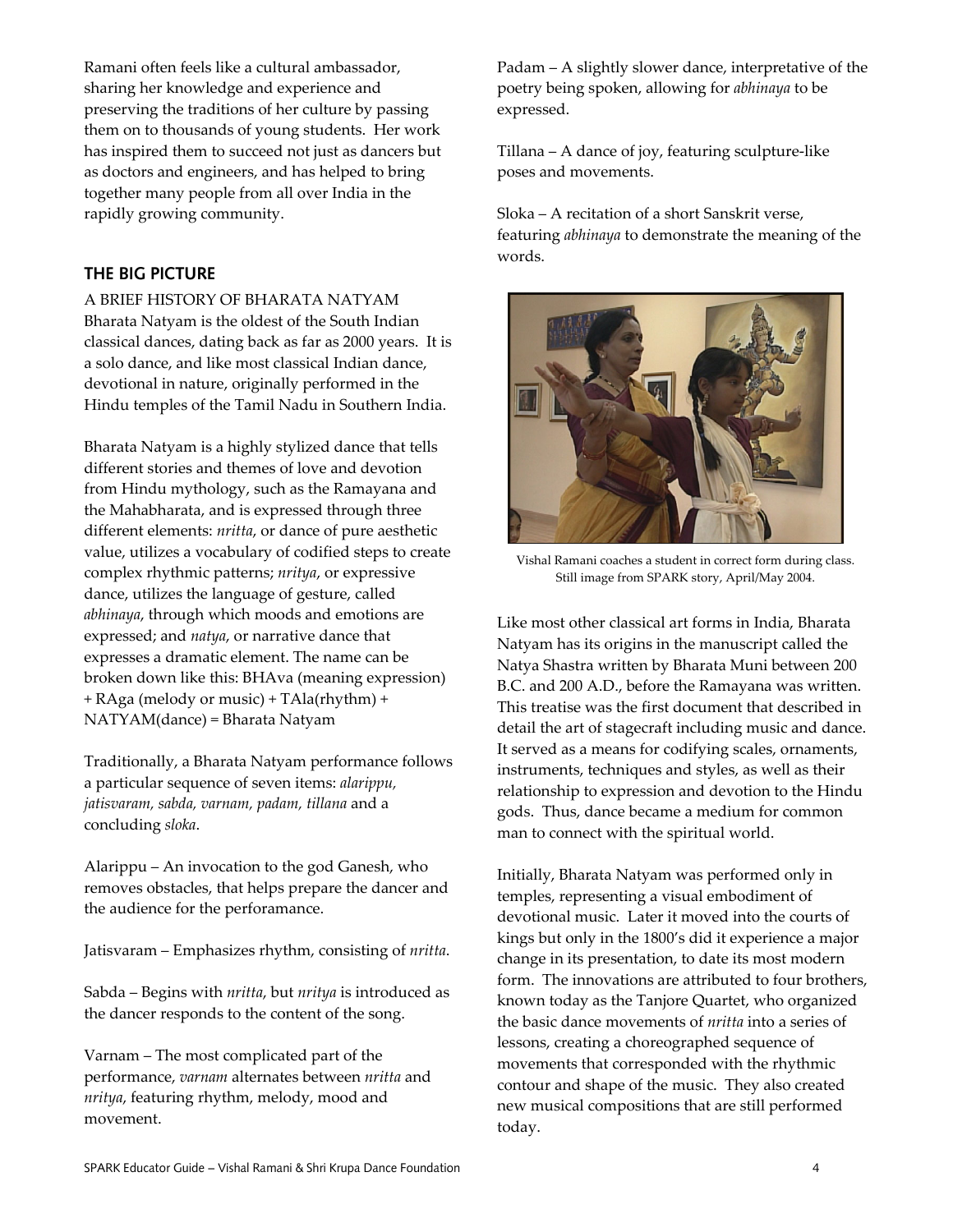However, Bharata Natyam almost fell into oblivion in New Delhi 110 088, India, Fax: 91-11-27310613 the 19th century and only in the last hundred years has experienced a revitalization credited to dancer and scholar Rukmini Devi Arundale, who kept its basic structure and stylistics but designed it to be a performance medium for the stage.

Today, there are many different regional styles of Bharata Natyam and teachers such as Guru Vishal Ramani are the tradition-bearers who pass them on.

As the Founder-Director of the Shri Krupa Dance Foundation of San Jose, Ramani has taught the Bharata Natyam art form since 1977. Ramani received rigorous training in the Thanjavur style of Bharatha Natyam from Guru Mahalingam Pillai and Guru Govinda Raj Pillai of Shri Raja Rajeshwari Bharata Natya Kala Mandir of Bombay.

Like those before her, Ramani is dedicated to preserving and promoting the rich cultural heritage of India. She continues to respect the traditions of the dance but is able to keep it alive through her artistic interpretations and innovative contributions in the field of dance, music and drama.

Bhagyalekshmy, Dr.S. Approach To Bharatanatyam. (2nd Edition), 1998.

Higgins, Jon Borthwick. The Music of Bharatanatyam (The AIIS-ARCE Series on Ethnomusicology). Asia Publishing House, 1994.

Kothari, Sunil. Bharata Natyam Marg Publications; Center, 14 Sripuram First Street, Madras 600014. 2nd Edition, 2001.

Sadasivan, Dr. K. Devadasi System in Medieval Tamil Nadu. , 1993. – This study covers the historical and cultural aspects of the Devadasi system (300 BC to 1800 AD) from its first development in Tamil Nadu, India. Kalavardhini Music (Nrthopasana) series from

Suresh, Vidya Bhavani. What is Bharatanatyam? including all types of dances. Chennai, Skanda Publications, 2002. From "Demystifying Fine Arts" Volume-11 Recommended Artists:

The following books are available from: Bharatanatyam Krishnaveni Vedams eBooks (P) Limited, Vardhaman Charve Plaza IV, Building # 9, K.P Block, Pitampura,

E-mail: [vedams@vedamsbooks.com](mailto:vedams@vedamsbooks.com)

Rao, U.S. Krishna. A Dictionary of Bharata Natya. Reprint. New Delhi, Orient Longman, 1998. ISBN 81- 250-1456-X.

Sahai, Krishna. The Story of a Dance : Bharata Natyam New Delhi, Indialog Publications, 2003. ISBN 81-87981-51-2.

Venkateswaran, Chhaya (compiler). Handbook for Beginners on Bharatha Natyam (Basic Moodhras and Adavoos). Ambernath, Suneet Cultural Research Centre, 2002.

## **RESOURCES – AUDIO & VIDEO**

The Art of Bharata Natyam, Indian Classical Dance CD-Rom. Sunil Kothari. Includes a historical perspective, photos, dance notation and more. Purchase through: http://www.matchless-gifts.com

Bharathanatyam Essence and Essentials. - CD ROM. Adavus, Mudras, Navarasas and more. http://swathigroup.com/shopping/

**RESOURCES – TEXTS** TEXTS **EXECURCES** – TEXTS variety of instructional dance videos on Bharata Natyam as well Indian movies. <http://www.ranidevi.com/dancetapes.htm>

> Karnatic Music Book Center – The Center has everything one could want regarding Karnatic music (Indian Classical Music). Karnatic Music Book

> Madurai R. Muralidaran has several volumes of Karnatic music recordings called Salangai Nadam. Available through the Shri Krupa Dance Foundation: [http://www.shrikrupa.org](http://www.shrikrupa.org/)

Revathi Enterprises is an excellent audio resource

Sudharani Raghupathi - The sounds of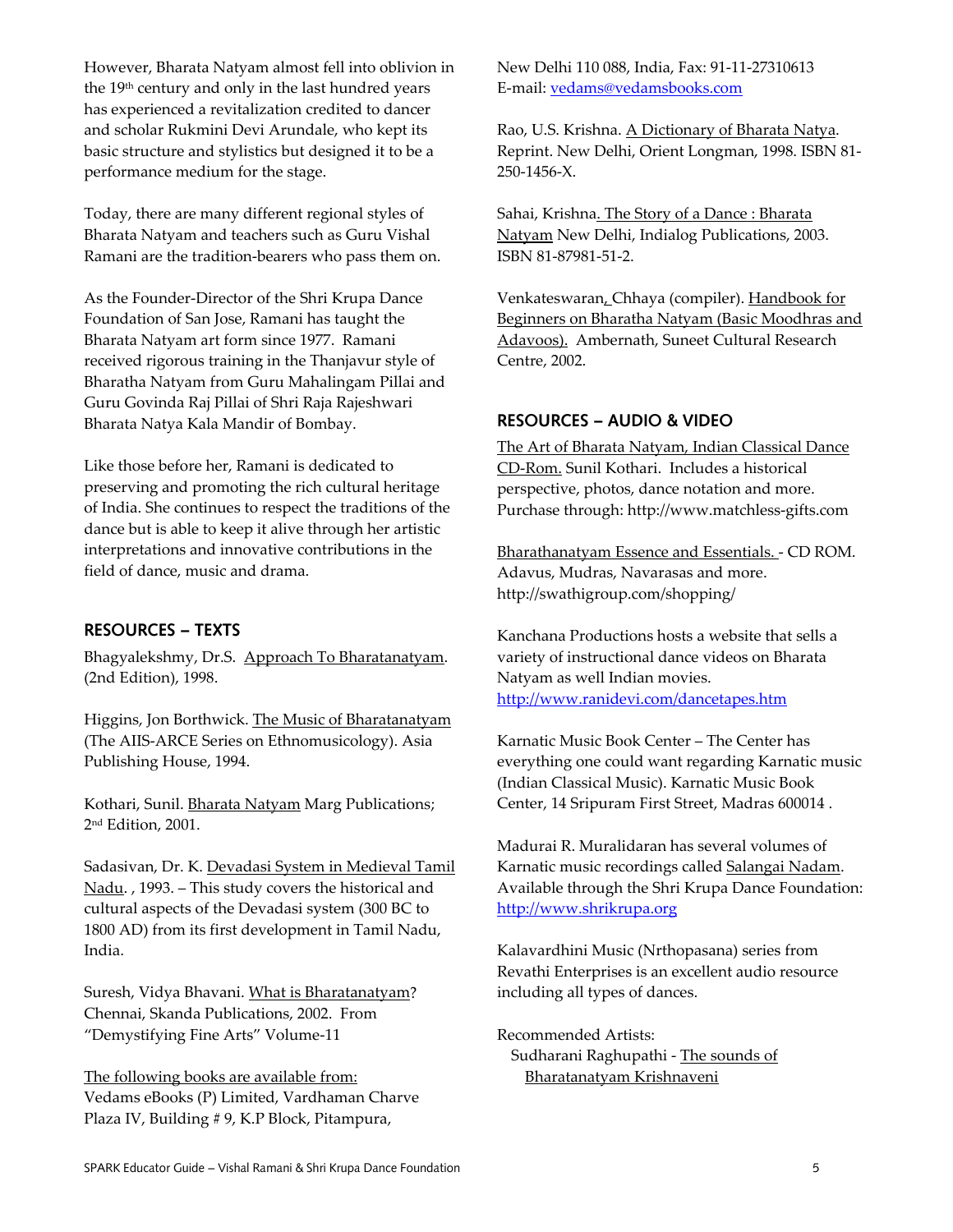MLVasantakumari - Bharatanatyam Songs, Bharatkalanjali – Dhananjayans Kameshwaran, Music for Bharatanatyam Guru Narmada/Naadanta Rajarathnam Pillai/Natya Geetamritham The Bombay Sisters

SPARK – See the SPARK Educator Guide on master North Indian classical musician Ali Akbar Khan at [http://www.kqed.org/spark/artists](http://www.kqed.org/spark/artists-orgs/aliakbarkh.jsp)[orgs/aliakbarkh.jsp,](http://www.kqed.org/spark/artists-orgs/aliakbarkh.jsp) including an explanation of the form of Indian (Karnatic) music as well as resources.

South Asian Women's Forum (The) – A Web site with a host of information on India and resources for Indian traditional and classical music – [http://www.sawf.org](http://www.sawf.org/)

## **RESOURCES – INTERNET**

Art India Website – A performing artists' network with a listing of teachers, institutions and performers worldwide of all different kinds of classical Indian dance and music, including Bharata Natyam. Links to other informational websites. <http://www.artindia.net/bharata.html>

Eknezar – National Indian network with specific information on Bay Area Indian communities, including a community calendar of Indian cultural events, articles, and more. <http://bayarea.eknazar.com/Events/events.shtml?5182>

India4World– An informational Web site about India with a section on culture and dance, including Bharata Natyam. -

[http://www.india4world.com/indian-culture/indian](http://www.india4world.com/indian-culture/indian-dance/BHARATANATYAM1.shtml)[dance/BHARATANATYAM1.shtml](http://www.india4world.com/indian-culture/indian-dance/BHARATANATYAM1.shtml)

Things Indian – A Web site that contains a listing of all the teaching studios for Indian dance in the Bay Area - <http://www.thingsindian.com/dance.htm>

Vedams Books – An internet bookstore listing a number of books on Bharata Natyam as well as many other Indian texts.

<https://www.vedamsbooks.com/bharatanatyam.htm>

Web India 123 – General information Web site on all things Indian, with a section on classical dance

including Bharata Natyam and interesting links to performers and articles <http://www.webindia123.com/dances/bharatanatyam/>

Music India - This site is rather helpful to listen to typical Bharatanatyam repetoire items like: Alarippu Jathiswaram Varnam Padams Thillana <http://www.musicindiaonline.com/music/l/0X01050203>

## **BAY AREA OPPORTUNITIES**

Ashkenaz – A music venue in Berkeley with ongoing classes for children, including Bharata Natyam. [http://www.ashkenaz.com/html/about\\_programs.html](http://www.ashkenaz.com/html/about_programs.html)

Lasya Dance Company – A Cupertino based nonprofit teaching Bharata Natyam under Guru Vidhya Subramanian.

-<http://www.lasya.org/index.html>

ODC Theater – San Francisco-based theatre hosting a variety of performing arts experiences, including traditional Indian music and dance. [http://www.odcdance.org](http://www.odcdance.org/)

San Francisco Ethnic Dance Festival & People Like Me - Produced by World Arts West, the annual festival celebrate diverse cultural traditions from all over the world, featuring Bay Area groups. – [http://www.worldartswest.org](http://www.worldartswest.org /) 

Shri Krupa Dance Foundation – A non-profit foundation, offering daily classes and events, preserving the tradition of Bharata Natyam. Their website has information on the history of the company and its founder, Guru Vishal Ramani, plus a listing of dance classes and upcoming events. – [http://www.shrikrupa.org](http://www.shrikrupa.org/)

Kalaikoil (Trivalley School of Dance & Arts of India) in Dublin, CA offers a summer dance camp as well as year-round classes at studios in Dublin and in Livermore in the following: Hindu Vedic Chanting with Yejur Veda Pandit Ravichandran, Natya Shastra with Smt Maragatham Sundaresan (summer workshop), Carnatic Vocals with Smt Vidya Ananth and Smt Kalpagam Kowshik Yoga with Ms Carol Atkinson as well as classes in Rangoli, Bharatanatyam, folk dances, and other traditional arts of India. Classes are also periodically held in Bhangra, Dhol, and Tabla. Contact: [swethadixit@comcast.net](mailto:swethadixit@comcast.net)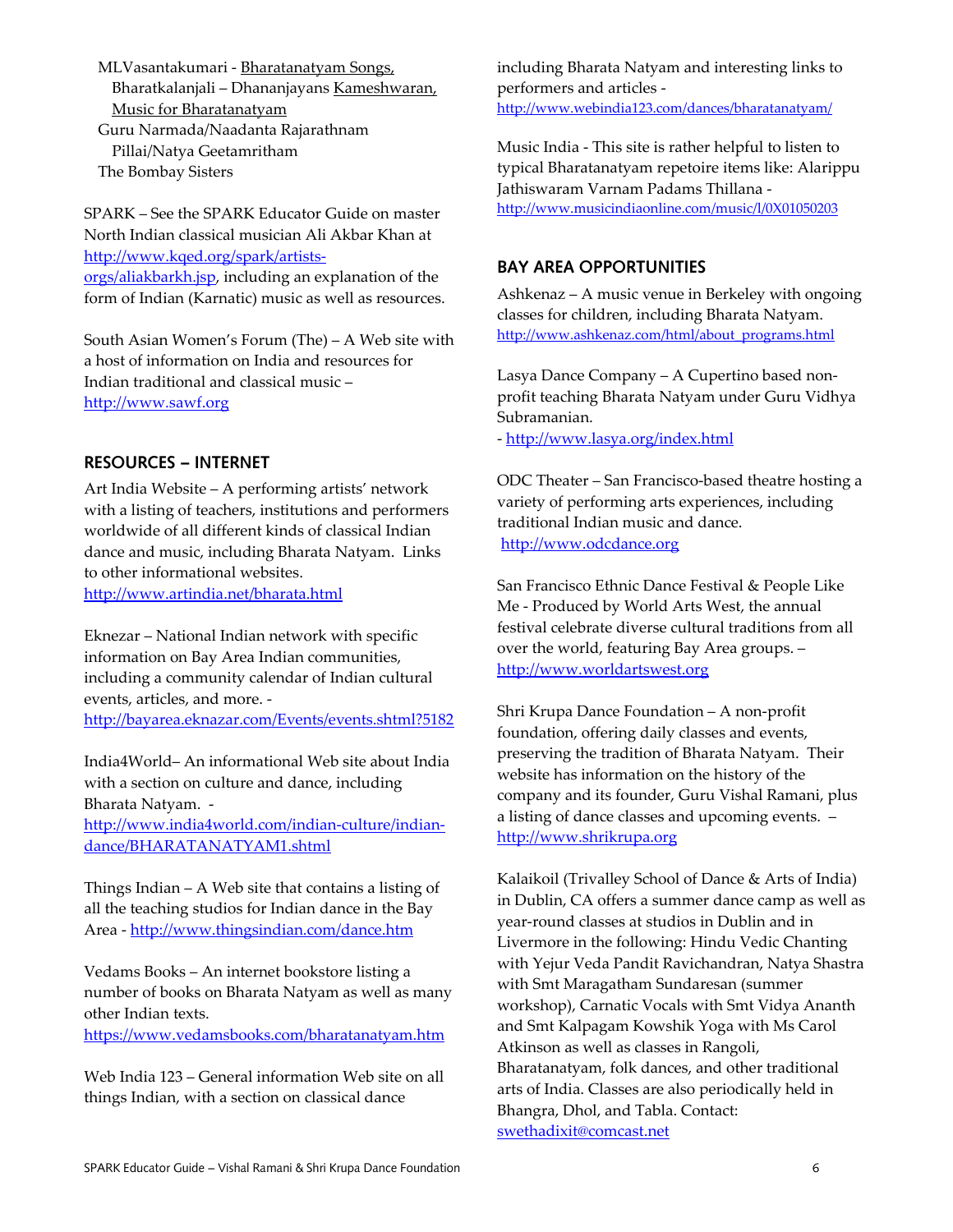

## **SECTION III – VOCABULARY**

## <span id="page-6-0"></span>DISCIPLINE-BASED VOCABULARY AND CONCEPTS IN THE SPARK STORY

## **Abhinaya Grammar**

In Bharata Natyam, a vocabulary of gestures that express moods and emotions

## Aesthetic treatise **Hinduism**

A formal account or narrative based on the philosophy behind beauty and fine arts, in this case of the Bharata Natyam

**Arangetram** A graduation performance or debut

## **Bharata Natyam Immigrant**

An ancient storytelling art form of dance and music from India

A quality or power attributed to individuals who The country of birth of any given person have a special ability to charm others, or who have a divinely inspired gift **Mythological characters**

## **Customs**

The characteristics and traditions of a particular culture and its people

An act of religious observance or prayer, or the element secular act of complete and ardent attachment, commitment and affection **Nritta** 

## **Discipline**

Dedicated training with the goal of achieving controlled behavior, mental or physical skills, or a strong character **Nritya** 

## **Foster**

To nurture or promote the development or growth of something or someone

A motion or movement of the body or its limbs as an expression of a thought, emotion, or event

The basic principles of an area of knowledge, i.e., language grammar or the grammar of music

A religion, philosophy, and cultural practice native to India, characterized by a belief in reincarnation and a supreme being of many forms and natures; also characterized by the view that opposing theories are aspects of one eternal truth, and by a desire for liberation from earthly evils.

Someone who leaves their country of origin to settle and live permanently in another

## **Charisma Mother-land**

Fabulous or imaginary deities, humans, ancestors and heroes within the origin stories and history of a people

## **Natya**

**Devotion Devotion Meaning a narrative dance that expresses a dramatic** 

Means a dance of pure aesthetic value, utilizing a vocabulary of codified steps to create complex rhythmic patterns

Means expressive dance, utilizing the language of gesture, called *abhinaya*, through which moods and emotions are expressed

## **Philosophy**

**Gestures A** system of values by which one lives, or the love and pursuit of wisdom by intellectual means and moral self-discipline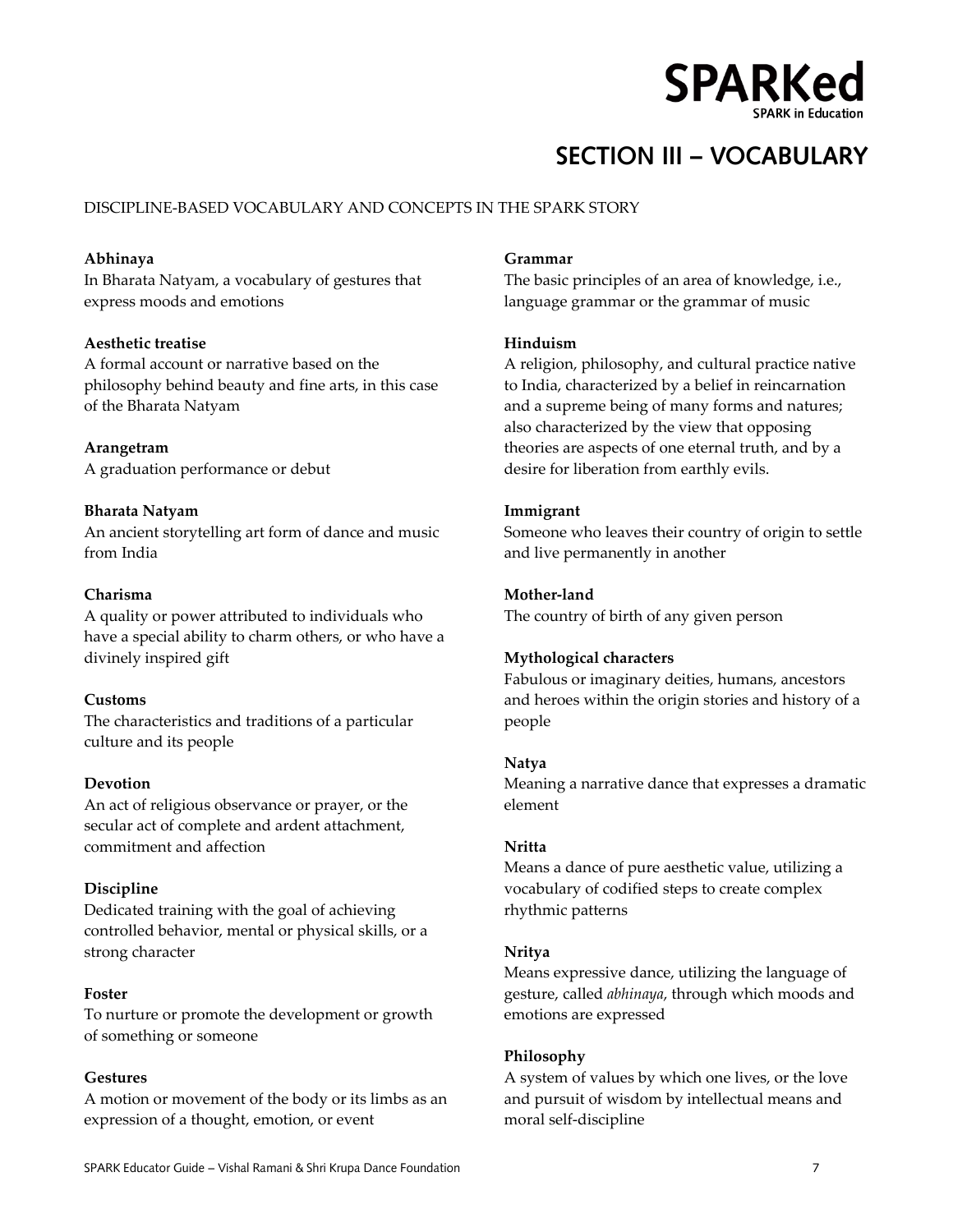## **Poise**

The way a person carries themselves or the quality of having composure

## **Prodigy**

Someone who is proficient at an art form from an early age

## **Value system**

The set of principles or standards by which each individual or culture uses to set a basis for moral or behavioral conduct.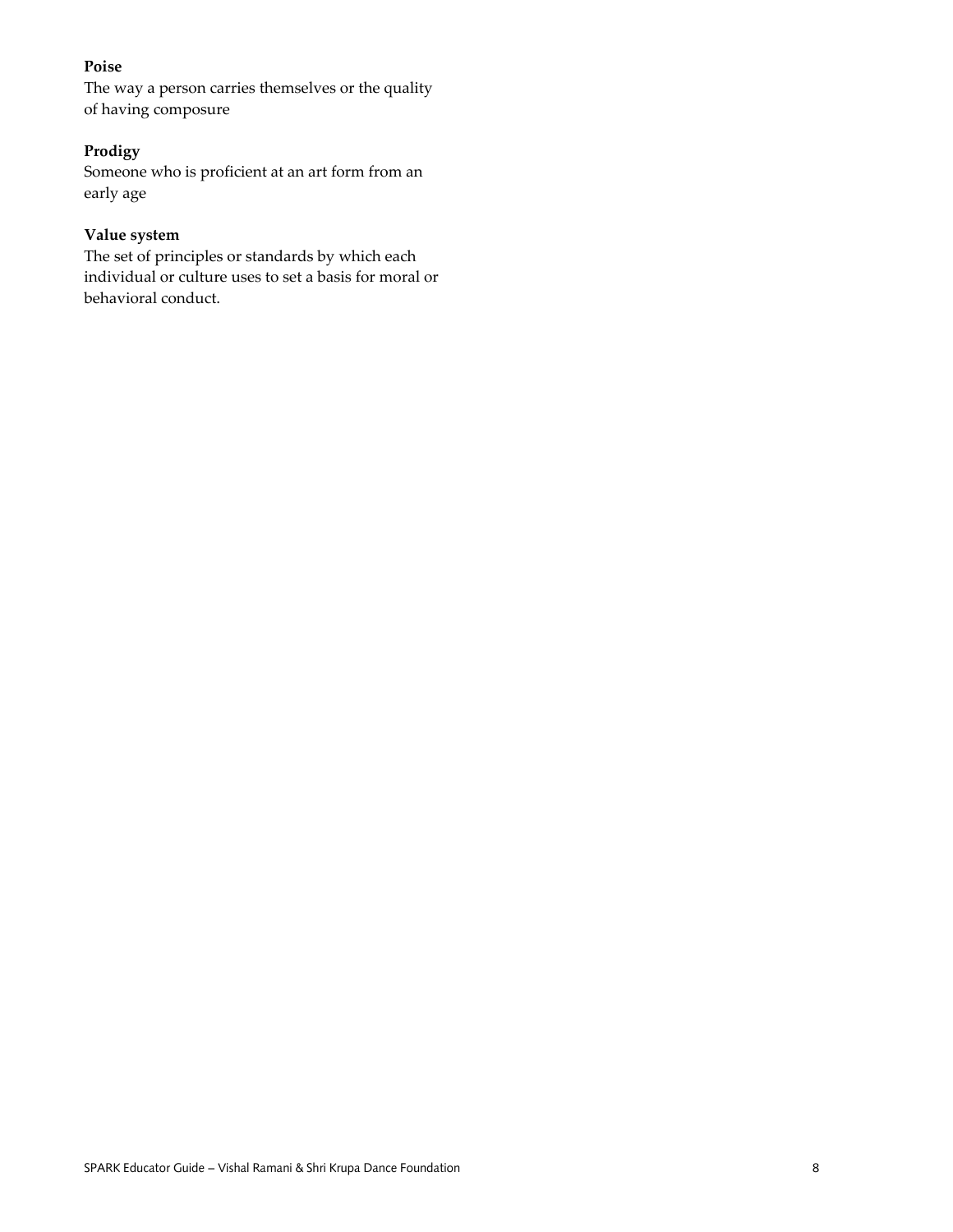# **SPARKed**

## **SECTION IV – ENGAGING WITH SPARK**

## <span id="page-8-0"></span>STANDARDS-BASED ACTIVITITES AND DISCUSSION POINTS

## **Social Function of Dance**

Using the internet or your local library as a resource, challenge students to write an historical analysis on the history of Bharata Natyam dance. Consider its origins and original functions, beginning with the sacred temple dances and later the more secular royal courts, and today the main stage. Include the idea of how Bharata Natyam was considered to be a means for one to reach divinity, and also served to express important themes and morals through Hindu mythology.

## **Discussion of World Traditions**

In the SPARK story, Vishal Ramani states that her students realize that Indian art forms are not that different from other world traditions – they are all forms of cultural expression. Divide students into three or four different groups and assign each group a different world culture to research. One could be South Indian culture or Bharata Natyam or Kathak dance in particular. Another could be on Polynesia, or Thai or Mexican or a Native American people.

Challenge students to look at the cultural traditions of the people, their music, dance, religions, storytelling traditions, regalia, languages and food. Each group then presents its findings to the rest of the class. Discuss the similarities and differences as a class. Even though the means of expression may be completely different, how are they related? Which are the sacred verses secular traditions? When are certain dances or music played? What meaning lies behind the traditions and what mythology or value systems are expressed through the traditions? Do some cultures share the same stories or mythologies?

In case in which the dance and music are intertwined, consider the dance and how it relates to the music? How does the structure of the music inform the movements?

## **RELATED STANDARDS**

## **DANCE**

## Grade 4

- 5.0 CONNECTIONS, RELATIONSHIPS, APPLICATIONS
- 5.4 Analyze the choreographic process and its relation to the writing process (e.g., brainstorming, exploring and developing ideas, putting ideas into a form, sequencing)

## Grade 8

## 3.0 HISTORICAL AND CULTURAL CONTEXT

3.2 Explain the variety of roles dance plays among different socioeconomic groups in selected countries (e.g., royalty and peasants).

## Grade 9-12 Proficient

- 3.0 HISTORICAL AND CULTURAL CONTEXT
- 3.2 Describe ways in which folk/traditional, social, and theatrical dances reflect their specific cultural context.

## Grade 9-12 Advanced

- 3.0 HISTORICAL AND CULTURAL CONTEXT
- 3.2 Explain how dancers and choreographers reflect roles, work, and values in selected cultures, countries and historical periods.

## **RELATED STANDARDS MUSIC**

### Grade 6

- 3.0 HISTORICAL AND CULTURAL CONTEXT
- 3.2 Listen to and describe the role of music in ancient civilizations (e.g., Chinese, Egyptian, Greek, Indian, and Roman).

Grades 9-12 Proficient

- 1.0 ARTISTIC PERCEPTION
- 1.6 Analyze the use of form in a varied repertoire of music representing diverse genres, styles, and cultures.

## **RELATED STANDARDS SOCIAL STUDIES**

## Grade 6

6.5 Students analyze the geographic, political, economic, religious, and social structures of the early civilizations of India.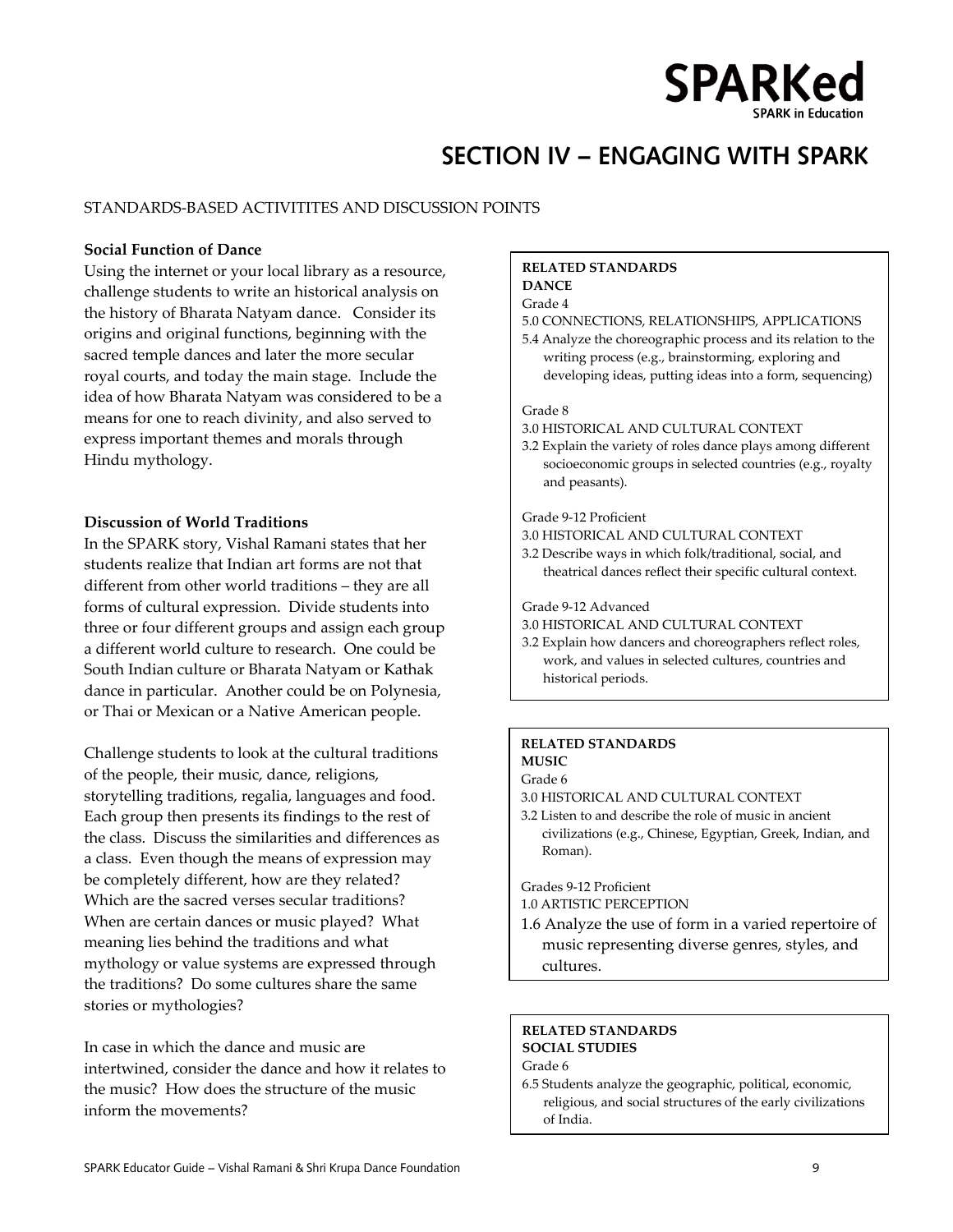## **Create Your Own Dance**

Bharata Natyam is a dance that, as Shri Krupa founder and guru Vishal Ramani says, can express virtually any dramatic event. In the SPARK story viewers see how Bharata Natyam has very specific hand gestures, almost like sign language, as well as facial expressions and movements that represent actions or emotions. Using the story or other video or Internet resources as a guide, challenge students to recreate some of the Bharata Natyam gestures. These might include, picking up a baby, rocking the baby to sleep, as well as gestures for emotions such as anger, pride, and fear.

Have students select a story they would like to turn into a dramatic dance piece. This could be anything from a nursery rhyme to traditional folk tale. Students should read through the story and define the major events that take place. Then have them create tableaus using specific gestures or movements that they create. They can use some of the gestures seen in the SPARK story and if possible other movements from the Bharata Natyam tradition. Music would be an essential feature of the dance as well, so have them think about the kind of music they would expect to hear for the different parts of the story. See if you can use some music from the South Indian Karnatic tradition, as many different emotions, rhythms and tempos are represented in the music. Present to the rest of the class.

Another possibility is to have each student prepare a short 3-minute piece that describes a day in their life. This could be directly autobiographical or made up. First have students write their "scripts" and develop common gestures to indicate emotions. Leave a few things open to the individual to create that might be a specific representation of something that happened to them that day, and see if the other students can identify those moments. Have each student begin by presenting their dance, then read their experience, and then perform it again.

## **Bring a traditional artist to your school!**

Look through the Young Audiences Program Guide and see which artists might be able to come to your school to perform Bharata Natyam or other traditional dances. Many artists also offer residency programs which take students deeper into a specific cultural tradition.

## **RELATED STANDARDS DANCE**

## Kindergarten

1.0 ARTISTIC PERCEPTION

1.1 Build the range and capacity to move in a variety of ways.

## Grade 1

- 2.0 CREATIVE EXPRESSION
- 2.3 Create a short movement sequence with a beginning, middle and an end.

## Grade 2

## 3.0 HISTORICAL AND CULTURAL CONTEXT

3.1 Name and perform social and traditional dances from various cultures.

## Grade 3

## 4.0 AESTHETIC VALUING

4.3 Explain how a performer's dance skills contribute to communication of ideas and moods when performing a dance. (e.g., focus, strength, coordination).

## Grade 5

- 2.0 CREATIVE EXPRESSION
- 2.5 Convey a wide range of feeling and expression through gestures, posture, and movement.

## Grade 6

- 1.0 ARTISTIC PERCEPTION
- 1.1 Demonstrate focus, physical control, coordination, and accurate reproduction in performing locomotor and axial movement.

## Grade 7

- 1.0 ARTISTIC PERCEPTION
- 1.5 Use appropriate dance vocabulary to describe everyday gestures and other movements observed in viewing live or recorded dance performances.

## **RELATED STANDARDS MUSIC**

Grade 4

- 5.0 CONNECTIONS AND APPLICATIONS
- 5.2 Integrate several art disciplines (dance, music, theatre, or the visual arts) into a well-organized presentation or

## **RELATED STANDARDS SOCIAL STUDIES**

Grade 6

6.5 Students analyze the geographic, political, economic, religious, and social structures of the early civilizations of India.